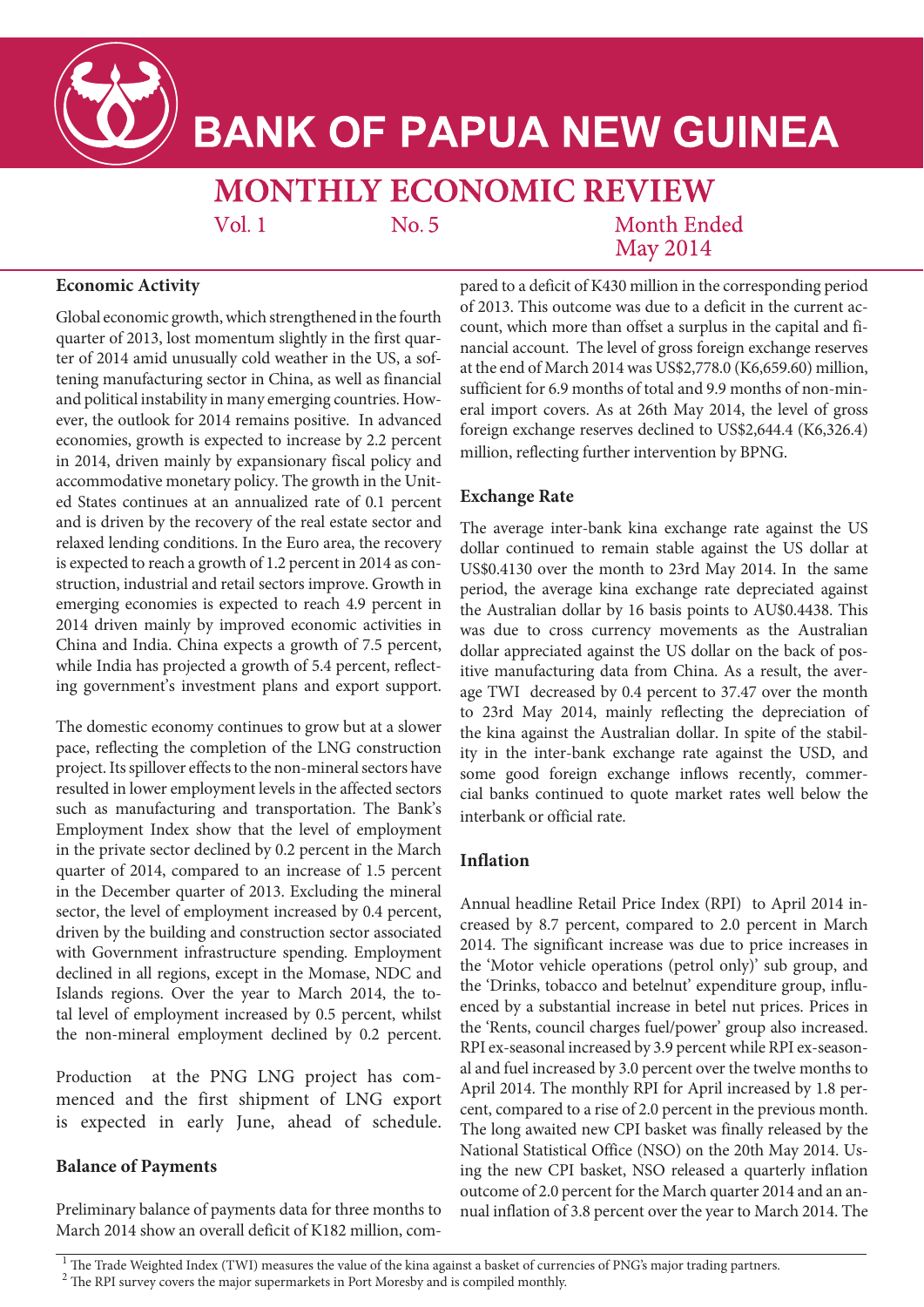quarterly underlying exclusion based inflation measure was 2.5 percent in March, while the annual rate was 3.4 percent.

#### **Fiscal Operation**

Preliminary estimates of the fiscal operations of the National Government over the three months to March 2014 show an overall surplus of K105.2 million, compared to a deficit of K403.9 million in the corresponding period of 2013. This represents 0.3 percent of nominal GDP, and reflected higher revenue. The surplus of K105.2 million and net external borrowing of K420.4 million was used to make net payments to the domestic sector of K525.6 million.

Total revenue, including foreign grants, during the March quarter of 2014 was K2,004.3 million, 12.2 percent higher than the receipts collected in the corresponding period of 2013. This represents 15.8 percent of the budgeted revenue for 2014. The increase in revenue mainly reflected higher collections in direct, indirect and non-tax receipts, which more than offset lower foreign grants. Total expenditure for the first three months to March 2014 was K1,899.1 million, 13.3 percent lower than in the corresponding period of 2013 and represents 12.6 percent of the budget appropriation for 2014.

#### **Domestic Interest Rates & Monetary Aggregates**

Over the month to 23rd May 2014, CBB rates increased across all maturity terms, except the 182-day term, for which there was no allocation during the month. The 28-day, 63 day and 91-day rates increased to 1.89 percent, 2.45 percent and 2.60 percent, respectively, from 1.84 percent, 2.29 percent and 2.44 percent. At the Treasury bill auction, the 182 and 365 days rates also increased to 3.76 percent and 6.06 percent respectively, from 3.53 percent and 5.80 percent. As a result, the weighted average interest rates on wholesale deposits increases across all maturities over the same period. The Government financing of the budget from the domestic market would induce a retirement in CBBs during the year.

Broad money supply (M3\*) slightly increased by 0.8 per-

cent over the year to April 2014, compared to an increase of 10.3 percent in the corresponding period in 2013. The lower growth was mainly due to slow down in private sector credit growth and increase in net credit to the Government. Over the year to 23rd May 2014, average lending by banks increased by 17.9 percent to K9,090.8 million. The commercial bank deposits increased by K879.6 million to K19,259.1 million between December 2013 and week-ending 23rd May 2014, reflecting net deposits by the real and government sectors. Over the year to 23rd May 2014, average deposits increased by 7.9 percent to K18,483.3

#### **Monetary Policy**

With the expectation of increasing inflationary pressures coming from the effects of lagged depreciation of the kina and increasing demand pressures associated with large Government expenditure, the Bank is taking a cautious approach by maintaining its neutral stance of monetary policy. The policy rate, the Kina Facility Rate, is maintained at 6.25 percent for the month of May 2014.

#### **Financial System Stability**

As at the end of March 2014, total assets of the financial system stood at K38.66 billion, of which the amount for the banking sector is 76.1 percent, superannuation sys¬tem 22.7 percent, and life insurance 1.2 percent. Total deposits were K22.38 billion. Commercial banks accounted for 94.0 percent while licensed financial institutions, microfinance institutions and Savings & Loans societies accounted for 3.3 percent, 0.6 percent, and 2.1 percent, respectively. To¬tal loans were K12.20 billion. The ratio of non-performing loans to total loans was 2.2 percent, whilst the ratio of non-performing loans to total assets was 0.9 percent.

The capital ad¬equacy ratio for the banking sector was 29.1 percent, well above the minimum requirement of 12 percent. The return on assets was 2.6 per¬cent and return on equity was 21.8 percent. These indi-